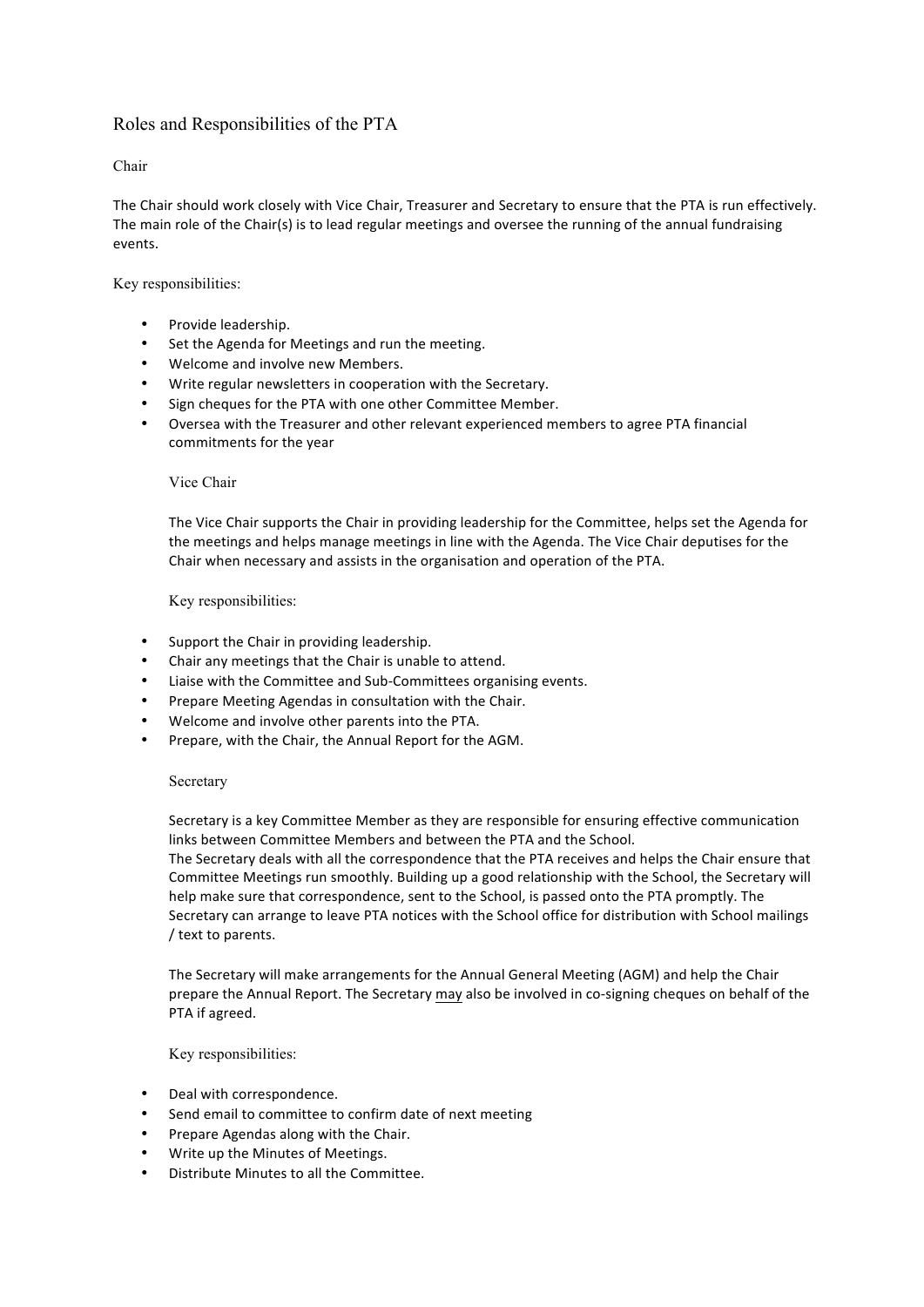- Write the Annual Report with the Chair.
- Prepare and distribute newsletters and other communications to parents.
- Prepare flyers, posters, tickets, etc. for events and distribute to class reps as necessary.

#### Treasurer

The role of the treasurer is to manage and control the funds the PTA raises. The Treasurer should record all income and expenditure, details of the amounts received and spent, and have the information available for every Committee Meeting plus:

- the balance of funds
- committed expenditure
- income, expenditure and profit from each event held

The Treasurer should report on the current financial position at each Committee Meeting and this should be recorded in the Minutes. The report should include an update on funds received and spent since the last report. If the Treasurer is unable to attend a Committee Meeting, a written report should be sent to the Chair, at least one or two days before the Meeting. All financial decisions taken should be recorded in the Minutes of the Meeting. The Treasurer also:

- Liaises with the bank.
- Pays money into the bank account and reconciles bank statements.
- Advises the bank of agreed changes to the bank mandate, i.e. those authorised to sign cheques.
- Raises and signs cheques with a second Committee Member co-signing. The person co-signing must see what is being paid for before signing. The Treasurer should sign last and keep all original invoices.
- Withdraws money to provide a cash float for events.
- Monitors funds held on account and discusses with the bank or building society, the use of higher rate investment accounts. Any decision to use an investment account, including the amount to be put in the account, should be taken by the whole Committee.
- Ensure regular payments, for example, NCPTA membership, are made on time to guarantee benefits and take advantage of any discounts.
- Arrange appropriate licenses for events.

# Key responsibilities:

- Maintain the financial records.
- Prepare and co-sign cheques as required.
- Report income and expenditure at meetings.
- Count and bank monies.
- Liaise with the bank.
- Charity registration and Gift Aid.
- Regular and other payments.
- Draw up the annual accounts.

# Committee Members

Ordinary Committee Members work alongside the Officers, contributing ideas, helping to organise events or running smaller projects. They also have an important role to play alongside the Officers of the PTA in ensuring good communication with the rest of the School, encouraging participation and enthusiasm for the events organised by the PTA.

Parents & Carers – Ordinary Members of the PTA